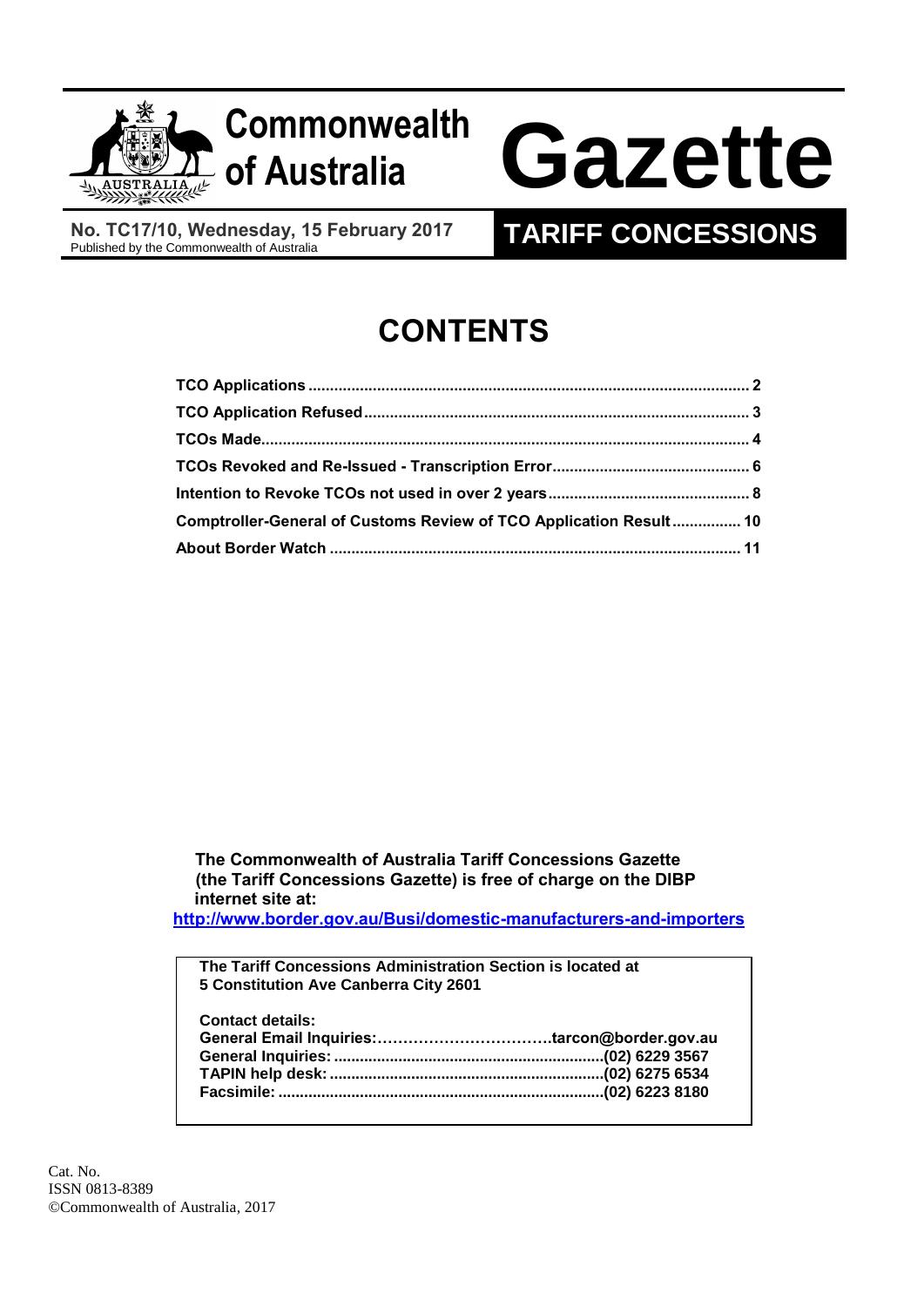#### <span id="page-1-0"></span>**CUSTOMS ACT 1901 - NOTICE PURSUANT TO SECTION 269K(1) - APPLICATIONS MADE FOR TARIFF CONCESSION ORDERS**

Applications have been lodged for Tariff Concession Orders for the goods described in the following TABLE.

Australian manufacturers who wish to contest the granting of a Tariff Concession Order for the goods described are invited to lodge a submission in writing in an approved form. Submissions must be lodged within 50 days of the date of publication of this Notice.

The operative date (Op.) and TC reference number follow the description of goods.

To assist local manufacturers, the use(s) to which the goods can be put follow the description of goods.

Objections to the making of TCO submission forms are available at

<http://www.border.gov.au/Forms/Documents/b444.pdf>

Contact: Email tarcon@border.gov.au

|            | Description of Goods including the<br>Customs Tariff Classification                                                                                                                                                                                                                                                                                                                                                                                                                                                                                                                                                                                                                                                                                                                                                                                        |                | Schedule 4 Item Number<br>General Duty Rate |
|------------|------------------------------------------------------------------------------------------------------------------------------------------------------------------------------------------------------------------------------------------------------------------------------------------------------------------------------------------------------------------------------------------------------------------------------------------------------------------------------------------------------------------------------------------------------------------------------------------------------------------------------------------------------------------------------------------------------------------------------------------------------------------------------------------------------------------------------------------------------------|----------------|---------------------------------------------|
| 3924.10.00 | DISPENSER, polypropylene, including BOTH of the following:<br>(a) serrated cutting edge;<br>(b) polyethylene film in a roll, having ALL of the following:<br>(i) thickness NOT less than 9 microns and NOT greater<br>than 12 microns;<br>(ii) width NOT greater than 33 cm;<br>(iii) length NOT greater than 90 m<br>Op. 16.01.17                                                                                                                                                                                                                                                                                                                                                                                                                                                                                                                         | $-$ TC 1706435 | 50                                          |
|            | Stated Use:<br>The goods are used to store and dispense plastic wrap for food<br>products                                                                                                                                                                                                                                                                                                                                                                                                                                                                                                                                                                                                                                                                                                                                                                  |                |                                             |
|            | Applicant: MCPHERSON'S CONSUMER PRODUCTS PTY LTD                                                                                                                                                                                                                                                                                                                                                                                                                                                                                                                                                                                                                                                                                                                                                                                                           |                | 5%                                          |
| 8421.39.90 | ACID SCRUBBERS, AMMONIA, welded polyethylene, scrubbing capacity<br>NOT greater than 65 000 m3/h, total pressure drop NOT greater<br>than 400 Pa @ 65 000 m3/h, including ANY of the following:<br>(a) casing overpressure rating NOT greater than 2,000 Pa;<br>(b) liquid pipes;<br>(c) re-circulation pumps;<br>(d) ammonium sulphate transport pumps, having BOTH of the<br>following:<br>$(i)$ piping;<br>(ii) ball valves;<br>(e) low flow security pH flow armature;<br>$(f)$ seals;<br>(q) demister;<br>(h) inspection AND access hatch;<br>(i) pressure manometer;<br>(j) water inlet having volume meter AND membrane valves;<br>(k) magnetic valve AND rota meter;<br>(1) liquid level tube with level sensor;<br>(m) DN 25 connectors;<br>(n) low level pump safety switch;<br>(o) ultrasonic level detector;<br>(p) pH sensors<br>Op. 25.01.17 | $-$ TC 1708882 | 50                                          |
|            | Stated Use:<br>Strip ammonia from the air which allows the air to be de-<br>odourised in a bio-filtration plant                                                                                                                                                                                                                                                                                                                                                                                                                                                                                                                                                                                                                                                                                                                                            |                |                                             |
|            | Applicant: ELF FARM SUPPLIES PTY LTD                                                                                                                                                                                                                                                                                                                                                                                                                                                                                                                                                                                                                                                                                                                                                                                                                       |                | 5%                                          |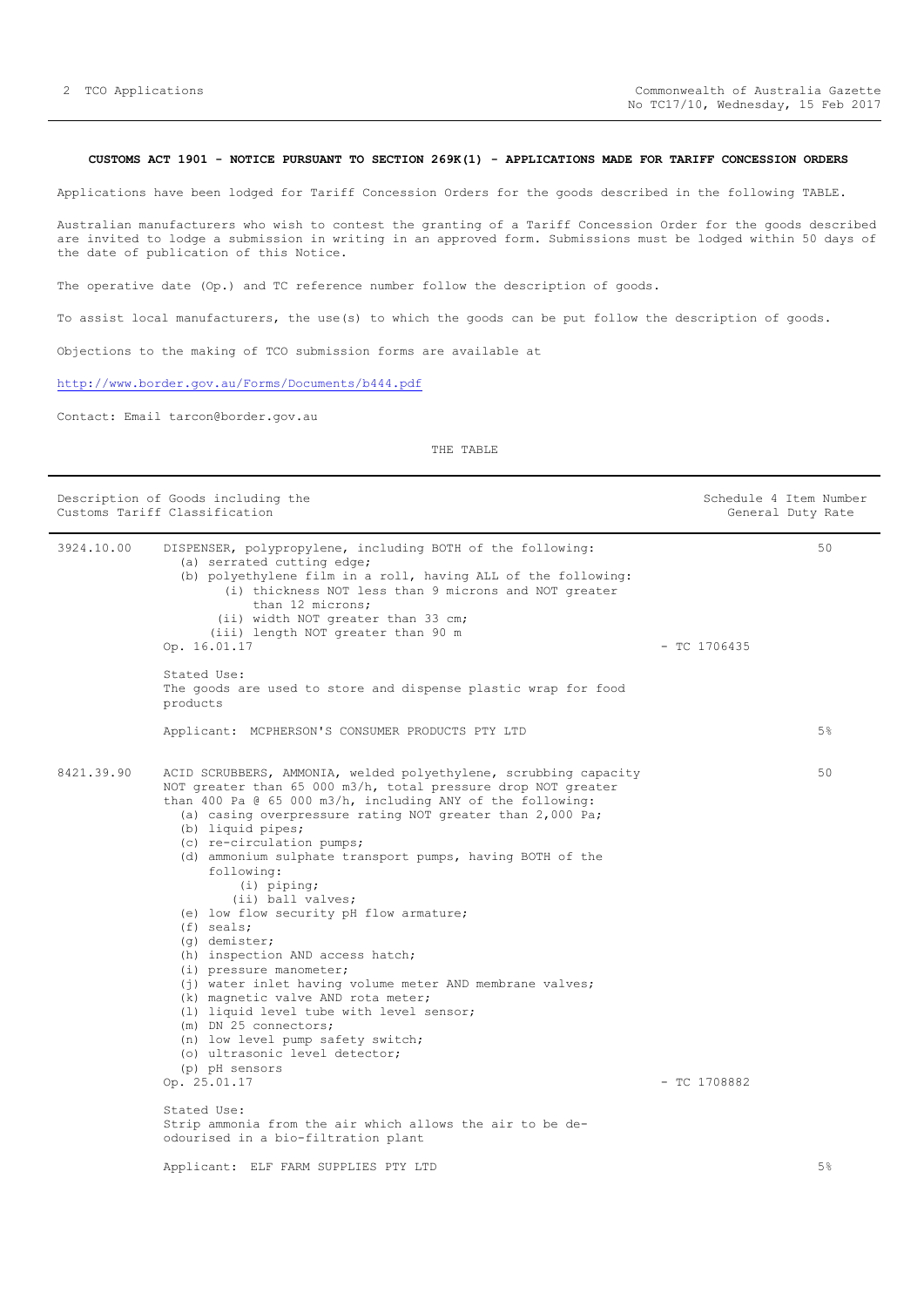|            | Description of Goods including the<br>Customs Tariff Classification                                                                                                                       | Schedule 4 Item Number | General Duty Rate |
|------------|-------------------------------------------------------------------------------------------------------------------------------------------------------------------------------------------|------------------------|-------------------|
| 8424.89.90 | SPRAYERS, including ALL of the following:<br>(a) reciprocating piston pump;<br>(b) hose reel;<br>(c) hose<br>Op. 12.01.17<br>Stated Use:<br>For spraying water, herbicides and pesticides | $-$ TC 1705550         | 50                |
|            | Applicant: RAPID SPRAY PTY LTD                                                                                                                                                            |                        | $5\%$             |

#### **CUSTOMS ACT 1901**

#### **NOTICE PURSUANT TO SECTION 269R(1) - APPLICATIONS FOR TARIFF CONCESSION ORDERS REFUSED**

<span id="page-2-0"></span>The application for the Tariff Concession Order for the goods described in the following TABLE have been refused.

Contact: Email tarcon@border.gov.au

THE TABLE

Description of Goods including the Schedule 4 Item Number Schedule 4 Item Number Customs Tariff Classification

3923.21.00 BAGS, FOOD STORAGE, having ALL of the following: (a) NOT less than two layers; (b) low density polyethylene inner layer; (c) polyethylene terephthalate OR matt orientated polypropylene OR kraft paper outer layer with OR without EITHER of the following: (i) valves; (ii) seals Op. 17.10.16 - TC 1660609 Reason for refusal: Substitutable goods produced in Australia in the ordinary course of business by Andrew Kohn Pty Ltd, Clayton, Vic 50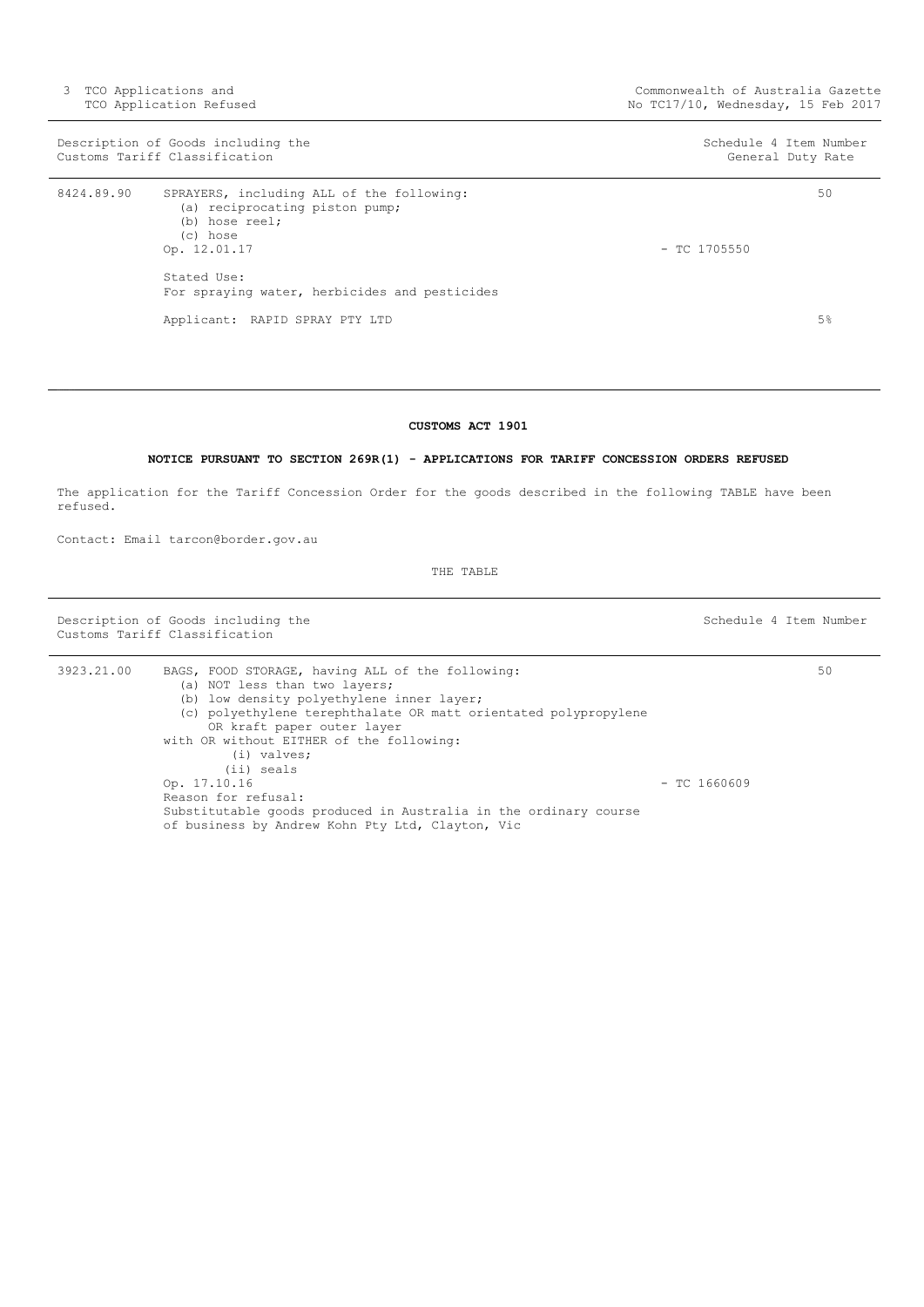#### **CUSTOMS ACT 1901 - NOTICE PURSUANT TO SECTION 269R(1) - TARIFF CONCESSION ORDERS MADE**

<span id="page-3-0"></span>Tariff Concession Orders have been made for the goods described in the following TABLE.

The operative date (Op.) and TC reference No. follow the description of goods. Local manufacturers of substitutable goods may request the revocation of TCOs at any time.

Contact: Email tarcon@border.gov.au

#### Description of Goods including the Schedule 4 Item Number Schedule 4 Item Number Customs Tariff Classification and the control of the control of the control of the control of the control of the control of the control of the control of the control of the control of the control of the control of the cont General Duty Rate 3824.90.90 BEADS, DESICCANT, including BOTH of the following: (a) silica gel impregnated with a coloured organic moisture absorption indicator; (b) zeolite mixed with a clay binder<br>Op. 10.11.16 Dec. Dec. date 13.02.17 - TC 1667979 50 5% 3904.10.00 POLYVINYL CHLORIDE, having ALL of the following: (a) mean granular size NOT less than 100 microns and NOT greater than 200 microns; (b) granular size minimum 95% by volume NOT less than 50 microns and NOT greater than 300 microns; (c) K-value complying with ISO 1628-2: 1998 of NOT less than 55 and NOT greater than 80 Op. 07.10.16 Dec. date 13.02.17 - TC 1657757 50 5% 3920.20.00 SHEETS, co-extruded polypropylene, in rolls, having ALL of the following: (a) total layered sheet composition NOT less than 70% polypropylene; (b) polyethylene layer, with OR without an ethylene vinyl alcohol(EVOH) layer; (c) sheet width NOT greater than 1 250 mm Op. 01.11.16 Dec. date 13.02.17 - TC 1664804 50 5% 7616.99.00 ATTENUATORS, IMPACT ENERGY ABSORBING, aluminium, truck OR trailer mountable, including ALL of the following: (a) impact energy absorbing enclosures; (b) securing AND energy absorbing tubes;  $(c)$  mounting plates<br>Op.  $02.11.16$ Dec. date 07.02.17 - TC 1664958 50 5% 8414.59.90 RADIAL FANS, GERMINATING AND/OR KILNING VESSEL AND/OR STEEPING VESSEL, having BOTH of the following: (a) volume flow rate of NOT less than 6 000 m3/h and NOT greater than 330 400 m3/h; (b) three phase electric motor Op. 18.10.16 Dec. date 13.02.17 - TC 1660975 50 5% 8418.69.00 FREEZER AND/OR COOL ROOMS, including BOTH of the following: (a) high-density polyurethane panels; (b) cooler AND/OR freezer unit Op. 25.10.16 Dec. date 13.02.17 - TC 1663112 50 5% 8427.10.00 MUSHROOM HARVESTER TRUCKS, self-propelled, battery powered, electric motor, ride-in operated, height adjustable hydraulic lift, having ANY of the following: (a) picking racks; (b) weighing scales; (c) battery charger; (d) NOT less than 4 wheels Op. 24.10.16 Dec. date 13.02.17 - TC 1662478  $50$ 5%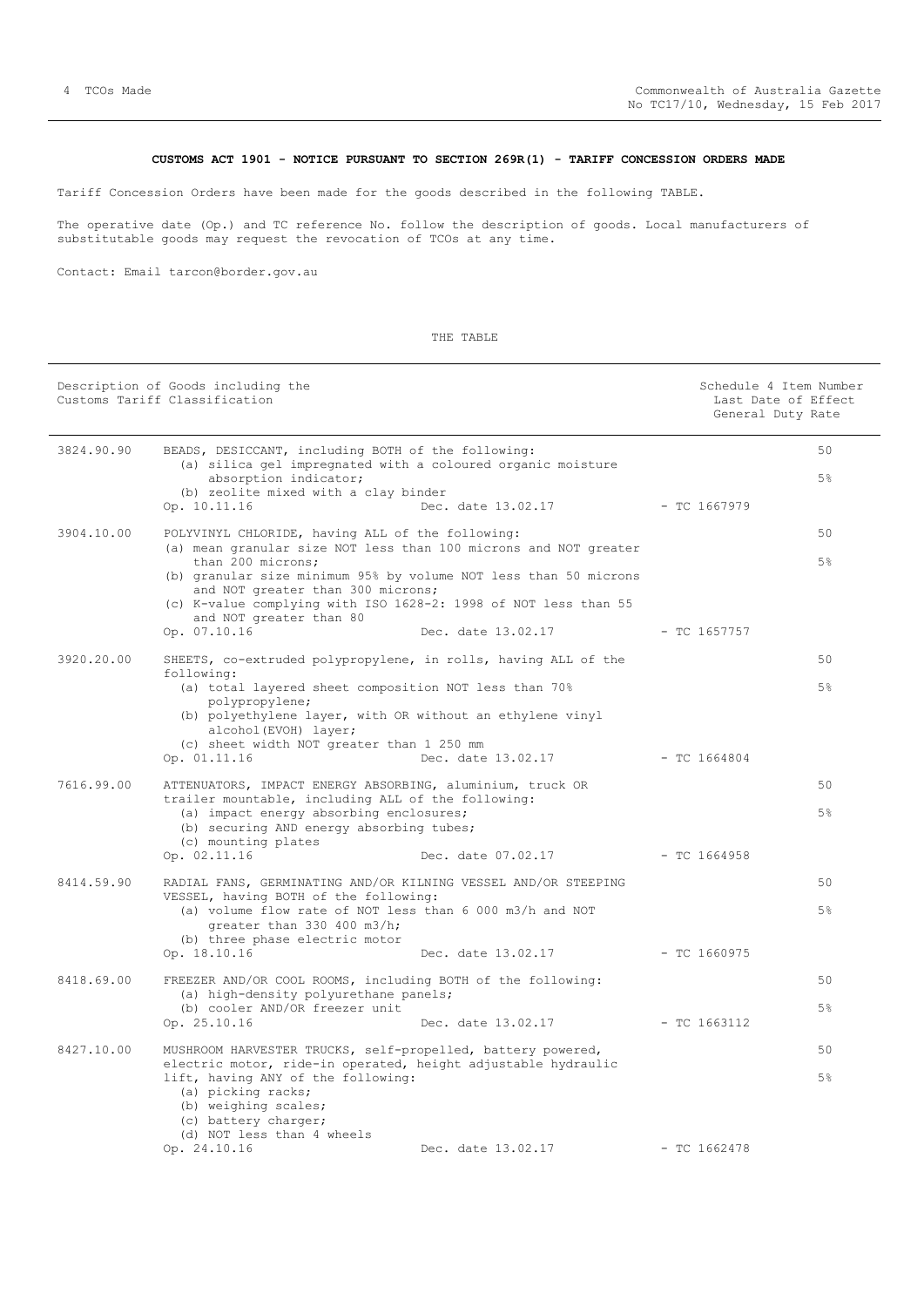|            | Description of Goods including the<br>Customs Tariff Classification                                                                                                                                                                                       |                                   | Schedule 4 Item Number<br>Last Date of Effect<br>General Duty Rate |                |
|------------|-----------------------------------------------------------------------------------------------------------------------------------------------------------------------------------------------------------------------------------------------------------|-----------------------------------|--------------------------------------------------------------------|----------------|
| 8428.39.00 | EXTRUSION HANDLING SYSTEM, programmable logic controlled, having<br>EITHER of the following,                                                                                                                                                              |                                   |                                                                    | 50             |
|            | (a) lateral roller conveyors with hydraulic height adjustment;<br>(b) longitudinal roller conveyor                                                                                                                                                        |                                   |                                                                    | 5 <sup>°</sup> |
|            | Op. 07.10.16                                                                                                                                                                                                                                              | Dec. date 13.02.17                | $-$ TC 1658284                                                     |                |
| 8438.50.00 | PRESSES, MEAT having BOTH the following:<br>(a) screw jacks;                                                                                                                                                                                              |                                   |                                                                    | 50             |
|            | (b) NOT less than 9 stainless steel moulds<br>Op. 26.10.16                                                                                                                                                                                                | Dec. date 13.02.17 - TC 1663115   |                                                                    | $5\%$          |
| 8479.82.00 | FLOW BALANCING MACHINES, GRAIN, programmable logic controlled,<br>having ALL of the following:                                                                                                                                                            |                                   |                                                                    | 50             |
|            | (a) pneumatically controlled feeder;<br>(b) volumetric measurer;                                                                                                                                                                                          |                                   |                                                                    | $5\%$          |
|            | (c) maximum throughput capacity NOT greater than 103 t/h<br>Op. 03.11.16                                                                                                                                                                                  | Dec. date 13.02.17                | - TC 1665503                                                       |                |
| 8479.89.90 | PHARMACEUTICAL STORAGE AND DISPENSING MACHINES, programmable                                                                                                                                                                                              |                                   |                                                                    | 50             |
|            | logic controlled, whether OR not assembled, including ALL of the<br>following:<br>(a) storage racks AND/OR containers;                                                                                                                                    |                                   |                                                                    | 5 <sup>°</sup> |
|            | (b) pickers;<br>(c) barcode reader;                                                                                                                                                                                                                       |                                   |                                                                    |                |
|            | (d) control panel;<br>(e) conveyor system, including BOTH of the following:<br>(i) conveyor belt;                                                                                                                                                         |                                   |                                                                    |                |
|            | (ii) chutes,<br>(f) input system, including BOTH of the following:<br>(i) record keeping software;                                                                                                                                                        |                                   |                                                                    |                |
|            | (ii) sensors,<br>(g) bulk box dispenser, with OR without boxes<br>Op. 03.05.16                                                                                                                                                                            | Dec. date 13.02.17 - TC 1615546   |                                                                    |                |
| 8479.89.90 | STRETCHING AND STAPLING CANVAS FRAMING MACHINES, pneumatic,<br>including frame selection screen controls                                                                                                                                                  |                                   |                                                                    | 50             |
|            | Op. 02.11.16                                                                                                                                                                                                                                              | Dec. date 13.02.17 - TC 1665173   |                                                                    | $5\%$          |
| 8482.80.00 | SLEW RING BEARINGS, GERMINATING AND/OR KILN VESSEL<br>Op. 19.10.16                                                                                                                                                                                        | Dec. date $13.02.17$ - TC 1661455 |                                                                    | 50             |
|            |                                                                                                                                                                                                                                                           |                                   |                                                                    | $5\%$          |
| 8507.80.00 | ENERGY STORAGE SYSTEM, LITHIUM-IRON PHOSPHATE BATTERY, grid<br>connected, solar powered, single AC connection, with OR without                                                                                                                            |                                   |                                                                    | 50             |
|            | storage cabinets, including ALL of the following:<br>(a) lithium-iron phosphate batteries;<br>(b) maximum power output in single phase NOT less than 2.5 kW;<br>(c) maximum power output in three phase NOT less than 3.3 kW;<br>(d) solar power charger; |                                   |                                                                    | $5\%$          |
|            | (e) permanent internet connector<br>Op. 02.11.16                                                                                                                                                                                                          | Dec. date 13.02.17                | $-$ TC 1665178                                                     |                |
| 8537.10.90 | POWER DISTRIBUTORS, PHOTOVOLTAIC, including ALL of the<br>following:                                                                                                                                                                                      |                                   |                                                                    | 50             |
|            | (a) surge arrestor;<br>(b) maximum input voltage capacity in an open circuit NOT<br>greater than 1 000 V DC;                                                                                                                                              |                                   |                                                                    | $5\%$          |
|            | (c) DC input capacity having NOT greater than 32 connection<br>ports<br>Op. 26.10.16                                                                                                                                                                      | Dec. date 13.02.17                | $-$ TC 1663113                                                     |                |
|            |                                                                                                                                                                                                                                                           |                                   |                                                                    |                |
| 9406.00.00 | FREEZER AND/OR COOL ROOMS, modular, having high-density<br>polyurethane panels, without freezing OR cooling units<br>Op. 20.10.16                                                                                                                         | Dec. date 13.02.17                | $-$ TC 1661626                                                     | 50<br>5%       |
|            |                                                                                                                                                                                                                                                           |                                   |                                                                    |                |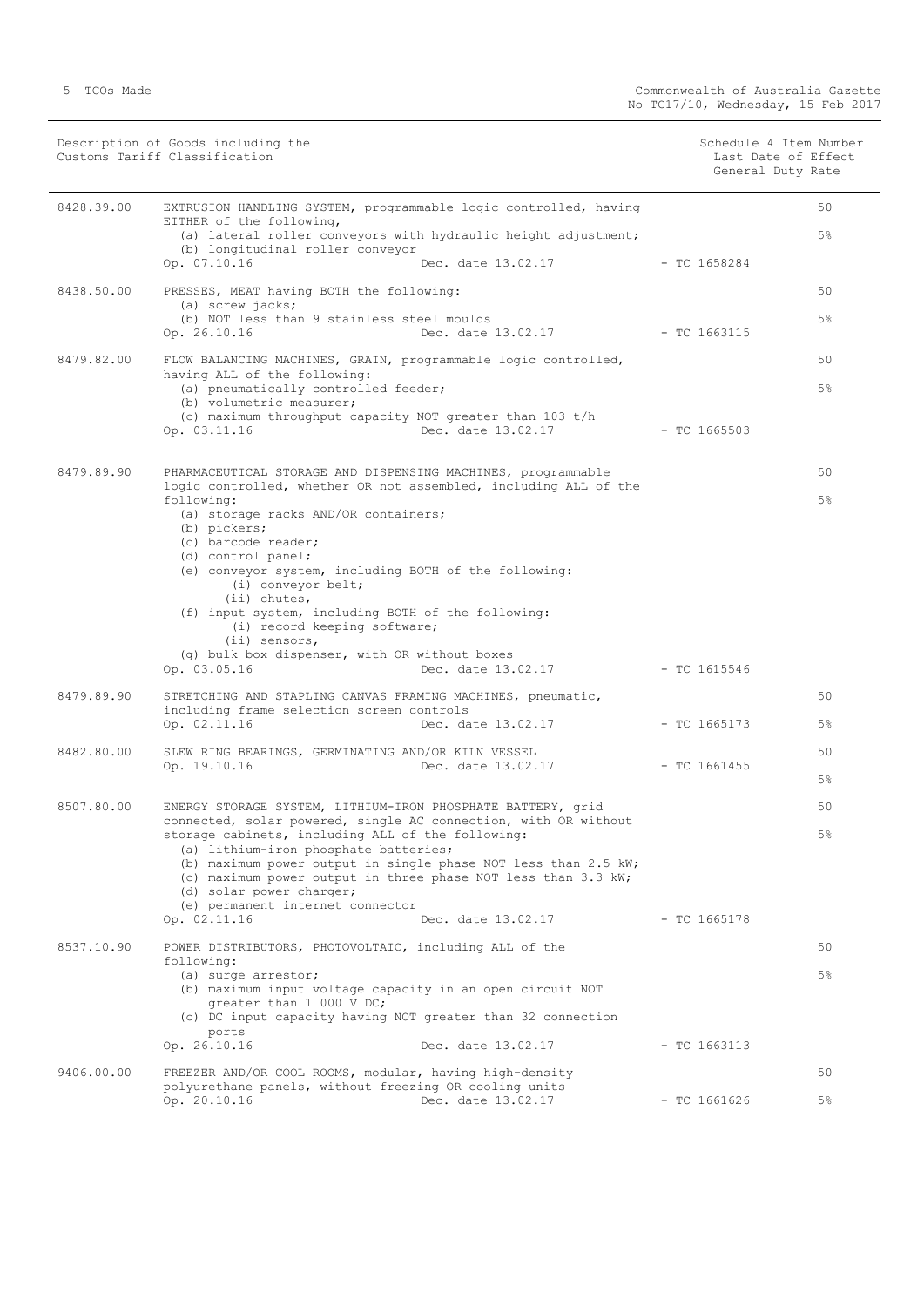#### **CUSTOMS ACT 1901 - NOTICE PURSUANT TO SECTION 269SE(1)**

#### <span id="page-5-0"></span>**TARIFF CONCESSION ORDERS REVOKED AND REISSUED IN ACCORDANCE WITH 269SD(3) OF THE CUSTOMS ACT.**

Tariff Concession Orders for the goods described in the following TABLE have been revoked and reissued in respect of the goods described below.

The operative date (Op.), decision date (Dec. date) and TC reference number follow the description of goods.

Contact: Email tarcon@border.gov.au

Description of Goods including the Schedule 4 Item Number<br>
Customs Tariff Classification<br>
Schedule 4 Item Number Customs Tariff Classification TCO REVOKED 3506.91.00 ADHESIVES, water based polymer Op. 27.09.16 Dec. date 11.01.17 - TC 1654951: Transcription error - see TC 1720377 keyed to 3506.91.90 50 31.12.16 TCO REISSUED 3506.91.90 ADHESIVES, water based polymer Dec. date 13.02.17 - TC 1720377 50 TCO REVOKED 3506.91.00 ADHESIVE, waterborne, having a basis of polychloroprene Dec. date  $06.02.17$  - TC 1659311 Transcription error - see TC 1720378 keyed to 3506.91.90 50 31.12.16 TCO REISSUED 3506.91.90 ADHESIVE, waterborne, having a basis of polychloroprene Op. 01.01.17 Dec. date 13.02.17 - TC 1720378 50 TCO REVOKED 8423.82.10 SCALES, DIAL Op. 01.01.17 Dec. date 20.12.16 - TC 1680134 Transcription error - see TC 1719416 keyed to 8423.82.90 50 31.12.16 TCO REISSUED 8423.82.90 SCALES, DIAL<br>Op. 01.01.17 Dec. date 13.02.17 - TC 1719416 50 TCO REVOKED 9001.90.90 PARTS, PASSENGER MOTOR VEHICLE, manufactured at least 30 years before the goods are entered for home consumption, or reproductions of these parts, being ANY of the following: (a) indicator lenses; (b) stop lenses; (c) combination indicator and stop lenses; (d) combination stop and tail lenses Op. 01.01.17 Dec. date 22.12.16 - TC 1680743 Transcription error - see TC 1718773 keyed to 9001.90.10  $50$ 31.12.16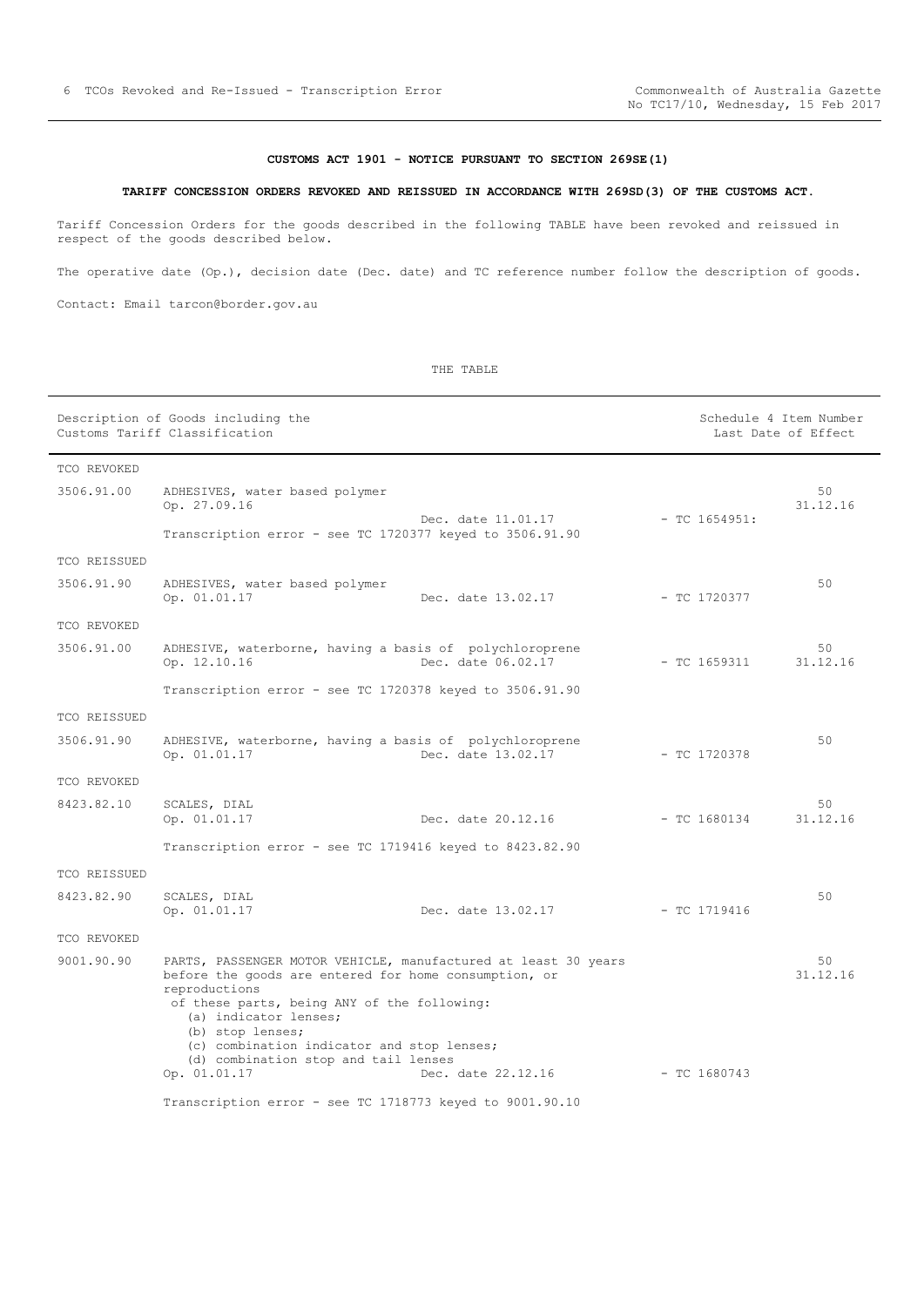Description of Goods including the Schedule 4 Item Number (Schedule 4 Item Number Customs Tariff Classification Last Date of Effect

50

| TCO REISSUED |                                                                                                                                                                                                                                                                                                                                                                  |                |
|--------------|------------------------------------------------------------------------------------------------------------------------------------------------------------------------------------------------------------------------------------------------------------------------------------------------------------------------------------------------------------------|----------------|
| 9001.90.10   | PARTS, PASSENGER MOTOR VEHICLE, manufactured at least 30 years<br>before the goods are entered for home consumption, or<br>reproductions<br>of these parts, being ANY of the following:<br>(a) indicator lenses;<br>(b) stop lenses;<br>(c) combination indicator and stop lenses;<br>(d) combination stop and tail lenses<br>Op. 01.01.17<br>Dec. date 08.02.17 | $-$ TC 1718773 |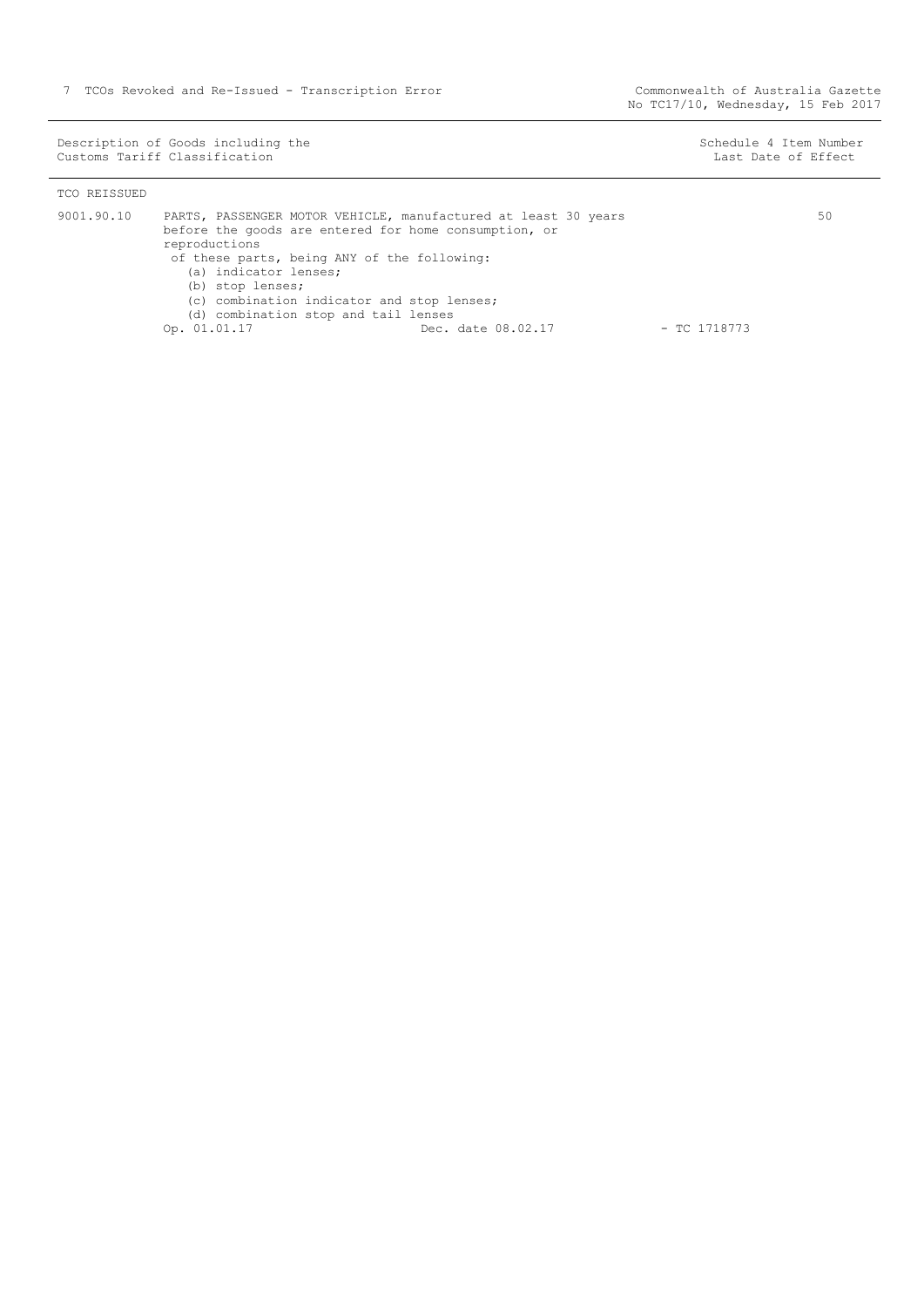No TC17/10, Wednesday, 15 Feb 2017

#### <span id="page-7-0"></span>COMMERCIAL TARIFF CONCESSION ORDERS (CTCOs) & TARIFF CONCESSION ORDERS (TCOs) NOT USED IN THE PREVIOUS 2 YEARS

The Comptroller-General of Customs is satisfied that the CTCOs and TCOs listed in the table below are no longer required because, in the 2 years preceding the day of this notice, they have not been quoted in an import declaration to secure a concessional rate of duty.

From Thursday, 16 March 2017, it is intended to take action to revoke these Orders under subsection 269SD (1A) of the Customs Act 1901. In accordance with subsection 269SG (2) of the Customs Act 1901, in transit provisions shall apply. If revoked, the expected date of effect will be 15 March 2017.

Interested parties are invited to provide, by close of business, Wednesday 15 March 2017, written reasons why an Order should NOT be revoked.

Please advise if any of the Orders listed below have been quoted on an import declaration.

ndilli<br>Classification Description **Description** Description **Concession** Number

If a request is made to retain an Order used for the granting of a Determination, please specify the Determination and the linked Item number to enable mapping to the Order and its scope.

Contact: Email tarcon@border.gov.au

Tariff

THE TABLE

 8205.59 NAILERS, magazine fed, operated by striking the nailer pin with a mallet, capable of using staples or T-nails having a length of 25 mm or greater Op. 06.12.83 Dec. date 06.12.83 - TC 8341810 8708.50 AXLES, but NOT including parts OTHER THAN parts listed in THE TABLE, having ALL of the following: (a) crown wheel dia of EITHER of the following: (i) NOT exceeding 420 mm; (ii) 630 mm or greater; (b) oil immersed brakes integrated into the axle beam OR provision for direct coupling to a hydraulic drive motor; (c) planetary drive reduction; (d) total drive reduction ratio exceeding 10:1 THE TABLE (a) crown wheels and pinions having a crown wheel dia exceeding 300 mm; (b) oil immersed brake discs Op. 27.10.89 Dec. date 09.04.90 - TC 8908310 9306.30 CARTRIDGES, blank, 6 mm calibre, length less than 10 mm Op. 14.08.84 Dec. date 14.08.84 - TC 8434037 8704.10.00 TRUCKS, REAR DUMP, 24 TONNES OR GREATER PAYLOAD, articulated, off-highway 6 X 6 drive with limited slip differential front and rear axles, having ALL of the following: (a) minimum body tipping angle of 67 degrees; (b) minimum height (unloaded) of 3 300 mm; (c) maximum height (unloaded) of 3 800 mm Op. 16.04.96 Dec. date 16.08.96 - TC 9605796 9503.00.20 SOCKS, dolls, to fit sizes 3 to 10 cm foot length Op. 01.01.07 Dec. date 27.11.06 - TC 0614610 8207.60 BROACHES, involute form, toothed length 762 mm or greater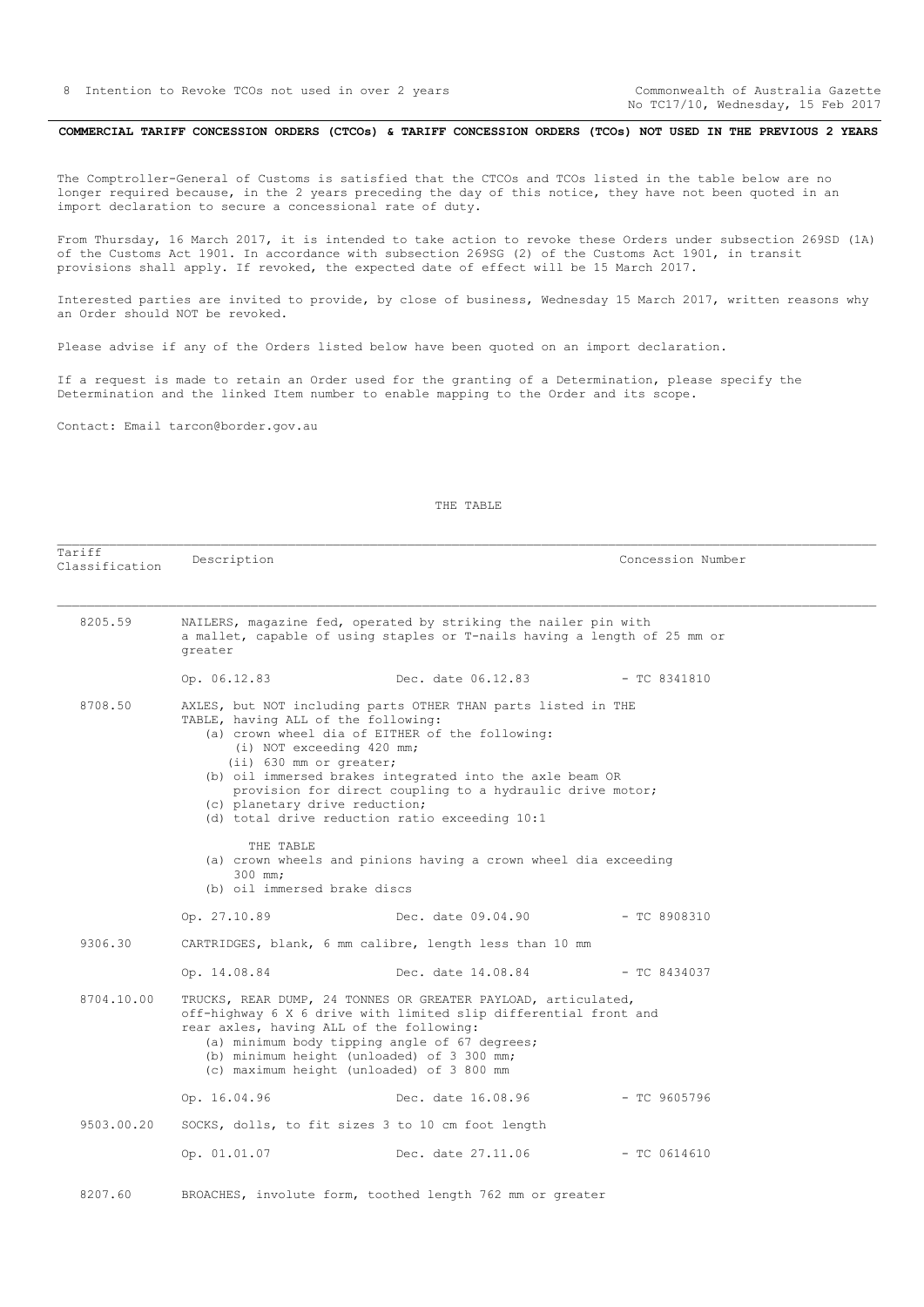|            | Op. 07.02.84                                                                                                                                                  | Dec. date 07.02.84                                                                                                               | $-$ TC 8341894 |
|------------|---------------------------------------------------------------------------------------------------------------------------------------------------------------|----------------------------------------------------------------------------------------------------------------------------------|----------------|
| 8207.90    | sections                                                                                                                                                      | HOBS, gear cutting, inserted blade type, having replaceable blade                                                                |                |
|            | Op. 17.12.86                                                                                                                                                  | Dec. date 21.08.87                                                                                                               | $-$ TC 8636251 |
| 8311.10    | UNS S32750                                                                                                                                                    | ELECTRODES, stainless steel, conforming to Specification                                                                         |                |
|            | Op. 25.07.91                                                                                                                                                  | Dec. date 18.12.91                                                                                                               | — ТС 9106876   |
| 8215.20.00 | BARBECUE SETS, comprising BOTH the following:<br>$(i)$ fish slicer;<br>(ii) plate scraper;<br>(iii) cutting edges;<br>(iv) meat tenderising prongs<br>scraper | (a) multi-purpose utensil having ALL the following functions:<br>(b) metal bristled barbecue cleaning brush having a metal plate |                |
|            | Op. 26.07.93                                                                                                                                                  | Dec. date 29.10.93                                                                                                               | $-$ TC 9307158 |
|            | 8305.90.00 PAPER CLIP, stainless steel, printed.                                                                                                              |                                                                                                                                  |                |
|            | Op. 18.11.94                                                                                                                                                  | Dec. date 08.03.95                                                                                                               | $-$ TC 9409095 |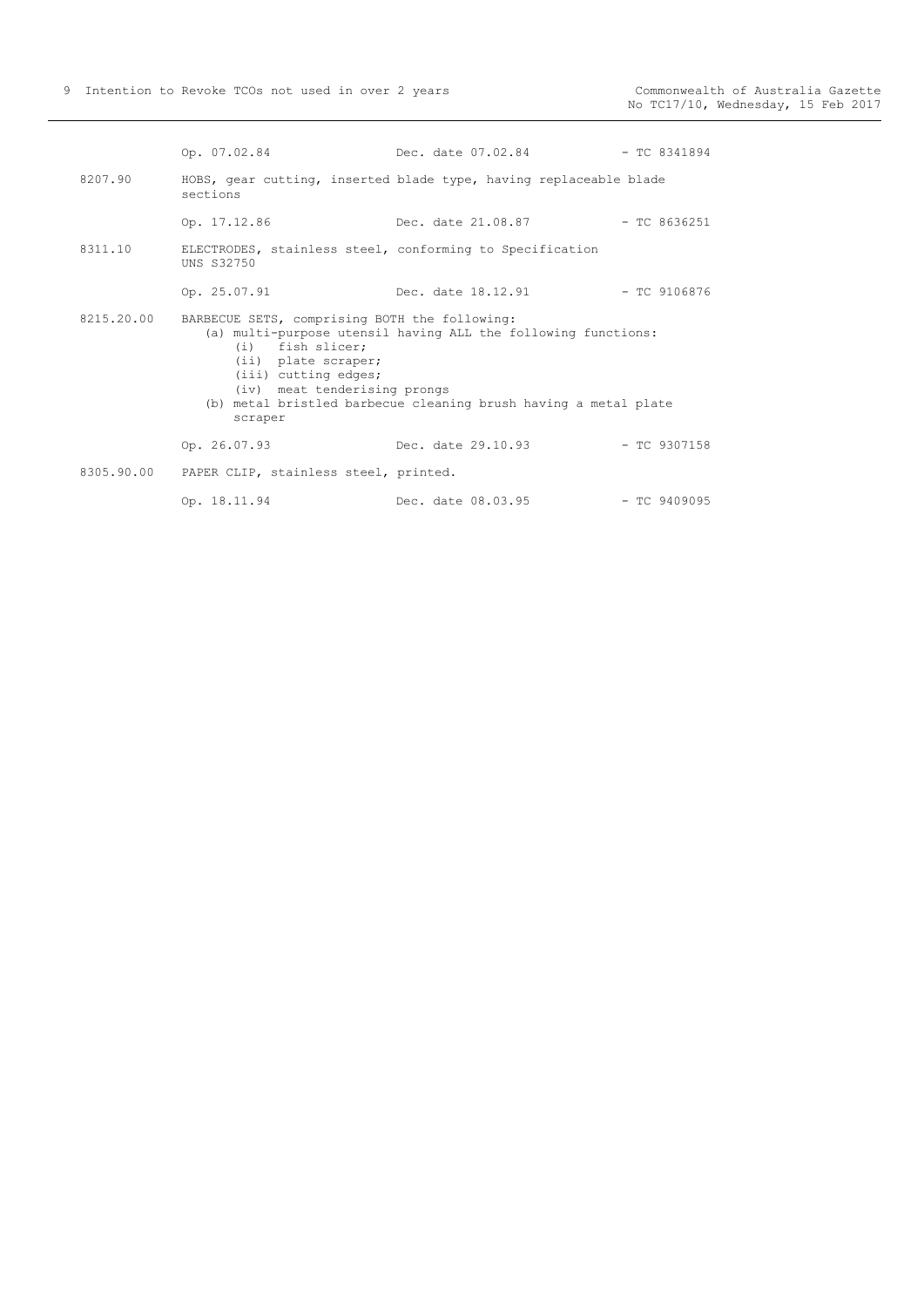#### **CUSTOMS ACT 1901 - RESULT OF REQUEST FOR REVIEW OF AN APPLICATION DECISION**

<span id="page-9-0"></span>The Immigration and Border Protection internal review result made on the Tariff Concession Order application for goods described in the following TABLE has been finalised:

Contact: Email tarcon@border.gov.au

| Description of Goods including the<br>Customs Tariff Classification | Schedule 4 Item Number Review<br>Last Date of Effect Decision |  |
|---------------------------------------------------------------------|---------------------------------------------------------------|--|
|                                                                     |                                                               |  |

| 9406.00.00 | PREFABRICATED BUILDINGS, complying with the Commonwealth  |                | 50 | REFUSE |
|------------|-----------------------------------------------------------|----------------|----|--------|
|            | of Australia, Australian Defence Standard DEF(AUST) 9009A |                |    |        |
|            | Dated 08 July 2009, including ALL of the following:       |                |    |        |
|            | (a) built in deep fryers;                                 |                |    |        |
|            | (b) built in cabinets;                                    |                |    |        |
|            | (c) built in ovens;                                       |                |    |        |
|            | (d) built in refrigerators;                               |                |    |        |
|            | (e) built in water heaters;                               |                |    |        |
|            | (f) built in ventilation hoods;                           |                |    |        |
|            | (q) built in diesel powered electric generator AND/OR     |                |    |        |
|            | AC                                                        |                |    |        |
|            | power socket;                                             |                |    |        |
|            | (h) built in hot plates;                                  |                |    |        |
|            | (i) built in stabilization building corner legs;          |                |    |        |
|            | (j) built in electric power control boxes;                |                |    |        |
|            | (k) built in fire suppression sprayers;                   |                |    |        |
|            | (1) built in bratt pan;                                   |                |    |        |
|            | (m) built in grills,                                      |                |    |        |
|            | with OR without ANY of the following:                     |                |    |        |
|            | (i) built in sinks;                                       |                |    |        |
|            | (ii) built in dishwashers;                                |                |    |        |
|            | (iii) built in water pumps;                               |                |    |        |
|            | (iv) built in urns;                                       |                |    |        |
|            | (v) built in kettles;                                     |                |    |        |
|            | (vi) built in food mixers                                 |                |    |        |
|            | Op. 18.04.16                                              | $-$ TC 1614117 |    |        |
|            | Comptroller-General of Customs Decision:                  |                |    |        |
|            | ACS Decision: Refusal to make TCO affirmed                |                |    |        |